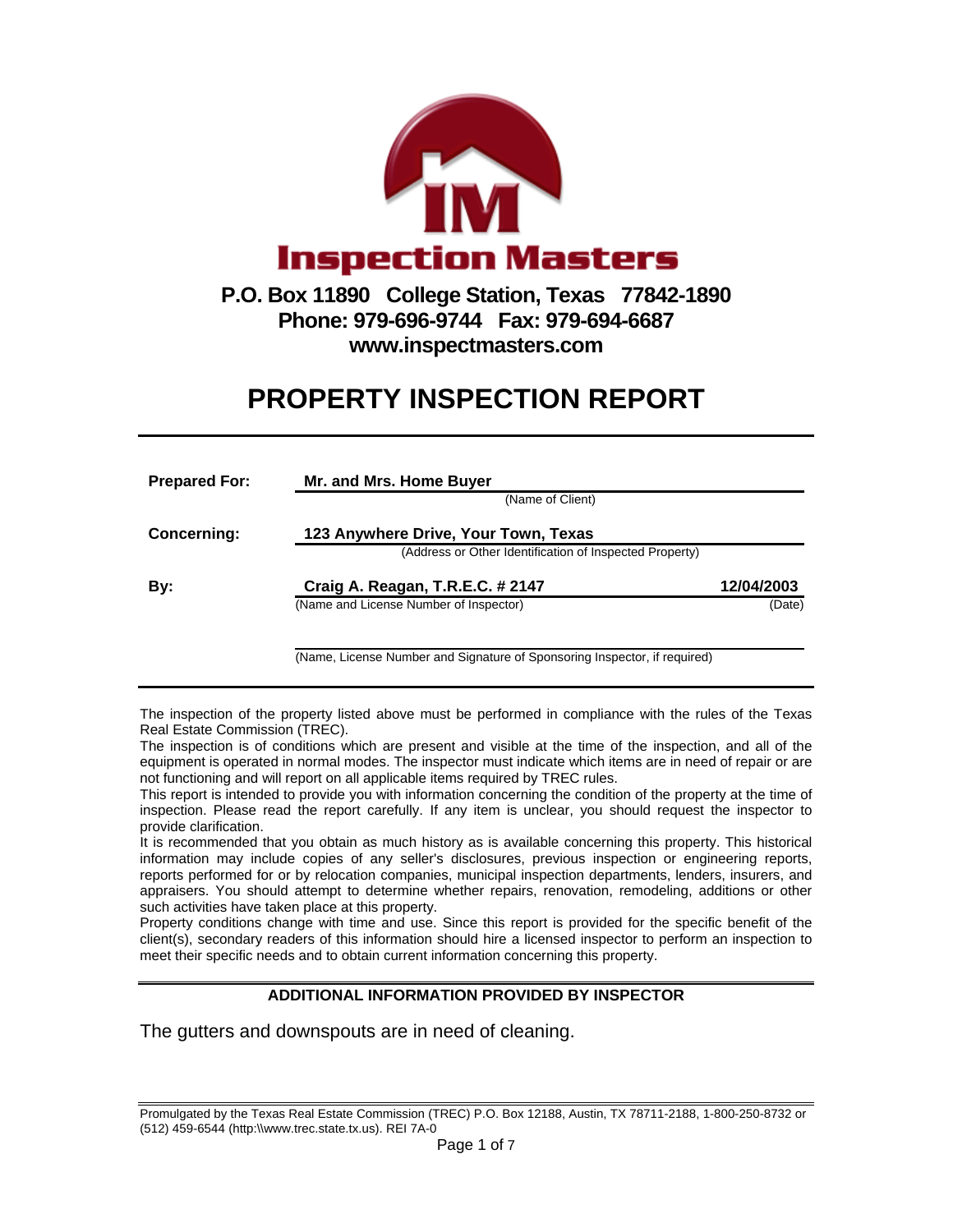Additional pages may be attached to this report. Read them very carefully. This report may not be complete without the attachments. If an item is present in the property but is not inspected, the "NI" column will be checked and an explanation is necessary. Comments may be provided by the inspector whether or not an item is deemed in need of repair.

| <b>I=Inspected</b> |           |           | <b>NI=Not Inspected</b> |    |    | <b>NP=Not Present</b><br>R=Not Functioning or In Need of Repair                                                                                                                                                                                                                                                                                                                                                                                                                                                                                                                                                                                                                                                                                                                                                                    |
|--------------------|-----------|-----------|-------------------------|----|----|------------------------------------------------------------------------------------------------------------------------------------------------------------------------------------------------------------------------------------------------------------------------------------------------------------------------------------------------------------------------------------------------------------------------------------------------------------------------------------------------------------------------------------------------------------------------------------------------------------------------------------------------------------------------------------------------------------------------------------------------------------------------------------------------------------------------------------|
|                    | <b>NI</b> | <b>NP</b> | R                       |    |    | <b>Inspection Item</b>                                                                                                                                                                                                                                                                                                                                                                                                                                                                                                                                                                                                                                                                                                                                                                                                             |
|                    |           |           |                         | L. |    | <b>STRUCTURAL SYSTEMS</b>                                                                                                                                                                                                                                                                                                                                                                                                                                                                                                                                                                                                                                                                                                                                                                                                          |
| ☑                  | H         |           | ☑                       |    | А. | <b>Foundations</b> (If all crawl space areas are not inspected, provide an explanation.)<br>Type of foundation: Concrete slab-on-grade<br>Method of inspection: Visual inspection of interior and exterior; Compulevel<br>Comments (An opinion on performance is mandatory.): This residence was<br>observed to have evidence of what appears to be excessive foundation movement.<br>This evidence includes, but is not limited to, sloping floors, misaligned doors, interior<br>drywall cracking, evidence of previous repairs, and rafters pulled from the main<br>ridge beam. I recommend this foundation be further evaluated to determine what<br>areas, if any, are in need of repairs.<br>Some cracking is present on the exterior corners of the foundation. However, this is<br>not indicative of a structural problem. |
| ☑                  | ⊔         |           | ☑                       |    | В. | <b>Grading &amp; Drainage</b><br>Comments: High landscape grading was observed on the right side and front of the<br>residence. The soil in these areas should be a minimum of 4-inches below brick<br>veneer and 8-inches below wood or composition siding. The soil should be lowered<br>in such a manner so as to provide for positive drainage <b>away</b> from the foundation.<br>Also, some isolated areas of poor drainage were observed around the residence<br>and should be corrected.                                                                                                                                                                                                                                                                                                                                   |
| ☑                  | ΙI        |           | ☑                       |    | C. | Roof Covering (If the roof is inaccessible, report the method used to inspect.)<br>Type of roof covering: Fiberglass composition shingle<br>Method of inspection: Walked on roof<br>Comments: The roof should be cleaned of debris. Any limbs overhanging the roof<br>should be trimmed to a minimum of 3-feet from the roof surface. Evidence of a leak<br>was observed in the ceiling of the formal dining room and this area was tested with<br>an electronic moisture meter to be wet at the time of this inspection.                                                                                                                                                                                                                                                                                                          |
| ☑                  |           |           | ☑                       |    | D. | Roof Structure & Attic (If the attic is inaccessible, report the method used to<br>inspect.)<br>Method of inspection: Entered attic and performed a visual inspection<br>Approximate depth of insulation: 9 inches<br>Comments: The attic is underventilated. The attic stairway legs should be trimmed<br>to the proper length and the hinged connections should be tightened. The attic of<br>the residence was observed to be underbraced. Additional bracing should be<br>installed as necessary to provide proper support to the roof structure. The<br>breezeway between the garage and residence is not blocked off and should be<br>corrected.                                                                                                                                                                             |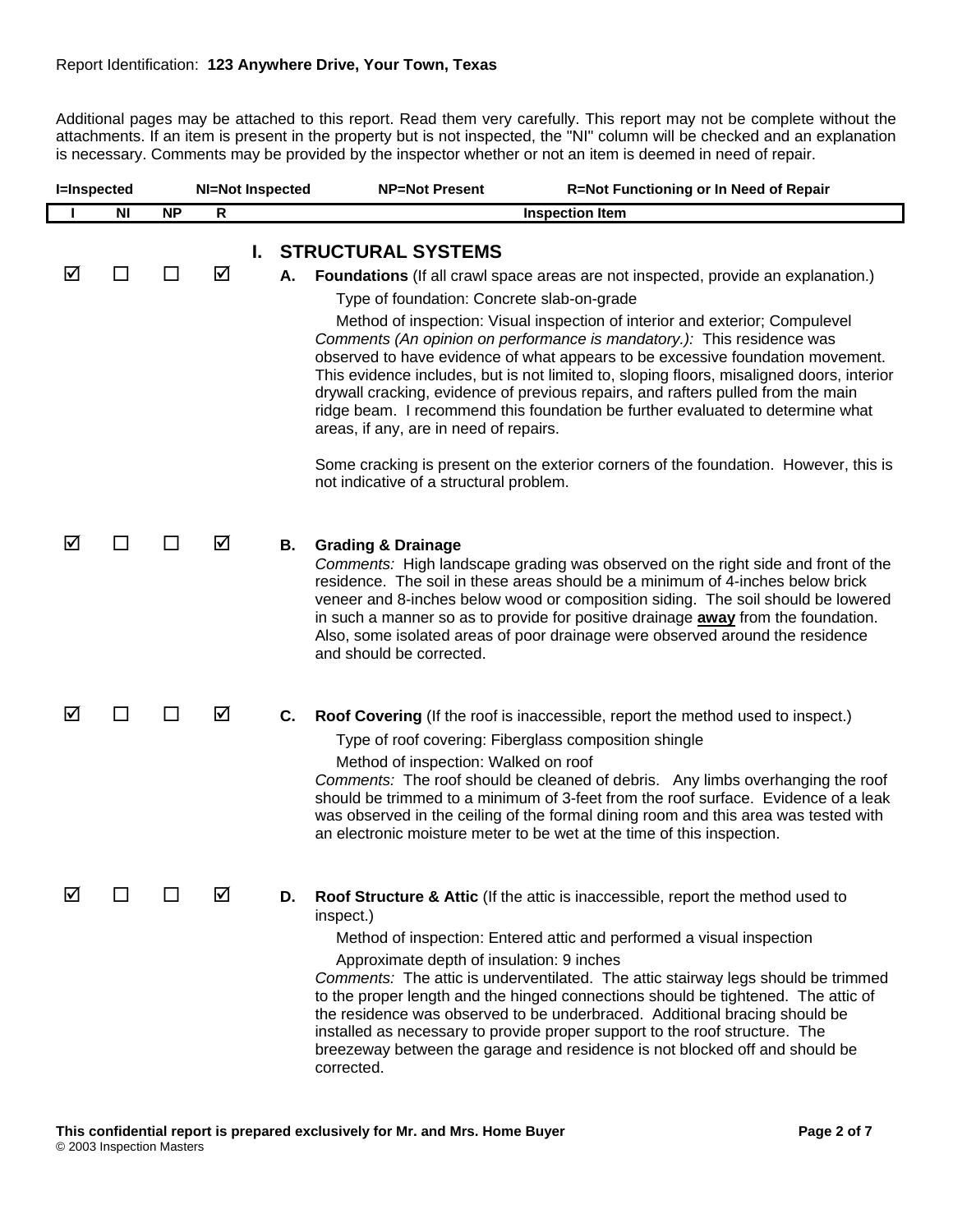|   | <b>NI</b> | <b>NP</b>    | $\mathsf{R}$ |    | <b>Inspection Item</b>                                                                                                                                                                                                                                                                                                                                                                                                                                                                                                                                                                                                                    |
|---|-----------|--------------|--------------|----|-------------------------------------------------------------------------------------------------------------------------------------------------------------------------------------------------------------------------------------------------------------------------------------------------------------------------------------------------------------------------------------------------------------------------------------------------------------------------------------------------------------------------------------------------------------------------------------------------------------------------------------------|
| ☑ |           | $\mathsf{L}$ | ☑            | Е. | <b>Walls (Interior &amp; Exterior)</b>                                                                                                                                                                                                                                                                                                                                                                                                                                                                                                                                                                                                    |
|   |           |              |              |    | Comments: The brick veneer wall should be sealed where the drain pan line and<br>T&P line penetrate it. The soffit and fascia was observed to be deteriorated in<br>several areas around the residence and should be corrected. The siding is<br>deteriorated at the wall/shingle interface on the right side of the residence and<br>should be corrected. Water damage is present at the base of some of the walls in<br>the right rear wing and pool bathroom. Mold/mildew is present on the wall of the hall<br>bathroom linen cabinet indicating a source of moisture. This source of moisture<br>should be determined and corrected. |
| ☑ |           |              | ☑            | F. | <b>Ceilings &amp; Floors</b><br>Comments: Evidence of a leak was observed in the ceiling of the formal dining<br>room and this area was tested with an electronic moisture meter to be wet at the<br>time of this inspection.                                                                                                                                                                                                                                                                                                                                                                                                             |
| ☑ |           |              | ☑            | G. | Doors (Interior & Exterior)<br>Comments: The exterior doors do not seal properly and should be corrected. The<br>master bathroom door is delaminating at the bottom and should be corrected. The<br>overhead garage door is sagging and should be corrected as necessary.                                                                                                                                                                                                                                                                                                                                                                 |
| ☑ |           |              | ☑            | Н. | <b>Windows</b><br>Comments: Some windows have damaged suspension mechanisms and will not<br>stay open. Some windows have damaged/missing window screens. Some<br>windows have compromised vacuum seals indicated by fogging between the panes.<br>It should be noted that some of these bedroom window sills are higher than the<br>current day standard of 44-inches, and may impede egress in the event of fire or<br>other emergency. At least one broken window was observed.                                                                                                                                                         |
| ☑ |           |              | ☑            | L. | <b>Fireplace/Chimney</b><br>Comments: Cracked bricks and deteriorated mortar joints were observed in the fire<br>box and should be corrected. Due to the width of the chimney, a cricket should be<br>installed behind the chimney. The flue and firebox should be cleaned. It appears as<br>though the ash cleanout has been made non-functional. The chimney is too short<br>and may not draft properly.                                                                                                                                                                                                                                |
| ☑ | ΙI        |              | $\mathsf{L}$ | J. | <b>Porches, Decks and Carports (Attached)</b><br>Comments:                                                                                                                                                                                                                                                                                                                                                                                                                                                                                                                                                                                |
|   |           |              |              | Ш. | <b>ELECTRICAL SYSTEMS</b>                                                                                                                                                                                                                                                                                                                                                                                                                                                                                                                                                                                                                 |
| ☑ | ΙI        |              | ☑            | А. | <b>Service Entrance and Panels</b><br>Comments: The incoming service cable is too low to the roof surface. The electrical<br>service for this house is marginal (100 AMPS) and may need to be upgraded<br>depending on the anticipated loads.                                                                                                                                                                                                                                                                                                                                                                                             |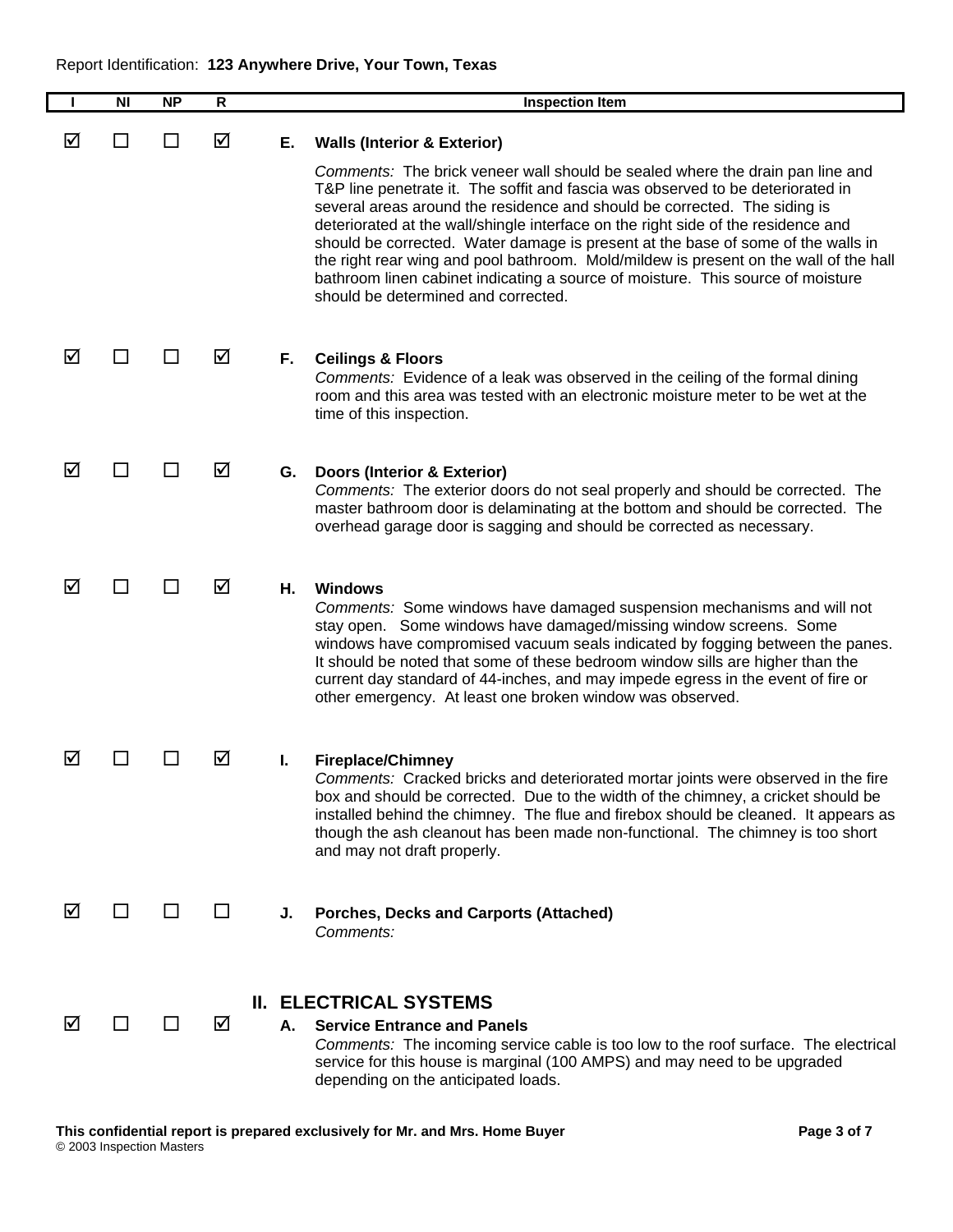|   | <b>NI</b>      | <b>NP</b> | R  |    | <b>Inspection Item</b>                                                                                                                                                                                                                                                                                                                                                                                                                                                                                                                                                 |
|---|----------------|-----------|----|----|------------------------------------------------------------------------------------------------------------------------------------------------------------------------------------------------------------------------------------------------------------------------------------------------------------------------------------------------------------------------------------------------------------------------------------------------------------------------------------------------------------------------------------------------------------------------|
| M |                |           | ☑  | В. | Branch Circuits - Connected Devices and Fixtures (Report as in need of repair<br>the lack of ground fault circuit protection where required.):<br>Type of branch circuit wiring: Copper<br>Comments: Numerous outlets are ungrounded and should be corrected. Also, the<br>garage does not have the required GFCI protection and should be corrected.<br>Several branch circuits are missing strain reliefs and should be corrected. The<br>weather cover for the outlet on the front porch is broken and should be corrected.                                         |
| ☑ |                |           |    | А. | III. HEATING, VENTILATION AND AIR CONDITIONING SYSTEMS<br><b>Heating Equipment</b><br>Type And Energy Source:<br>Type of heating system: Central Forced Air Furnace<br>Energy source: Gas<br>Comments:                                                                                                                                                                                                                                                                                                                                                                 |
| ⋈ |                |           | ☑  | В. | <b>Cooling Equipment</b><br>Type And Energy Source:<br>Type of cooling system: Central Forced Air System<br><b>Energy source: Electricity</b><br>Comments: The air conditioning temperature differential was measured to be low.<br>The cause of this condition should be determined and corrected by a licensed<br>mechanical contractor.                                                                                                                                                                                                                             |
| M |                |           | ΙI | C. | <b>Ducts and Vents</b><br>Comments:                                                                                                                                                                                                                                                                                                                                                                                                                                                                                                                                    |
| ☑ | H              |           | ☑  | А. | <b>IV. PLUMBING SYSTEM</b><br><b>Water Supply System and Fixtures</b><br>Comments: Both tub/showers are in need of recaulking. Also, the master shower<br>appears to have a leak as indicated by mold in the cabinet in the hall bathroom.<br>The left rear hose bib does not shut off completely. The exterior sink faucet does<br>not shut off completely. The kitchen veggie sprayer doesn't shut off completely and<br>isn't mounted properly. Indications of leaks were observed below the kitchen sink.<br>The hall bathroom faucet doesn't shut off completely. |
| ☑ | $\blacksquare$ |           | ΙI | В. | Drains, Wastes, Vents<br>Comments:                                                                                                                                                                                                                                                                                                                                                                                                                                                                                                                                     |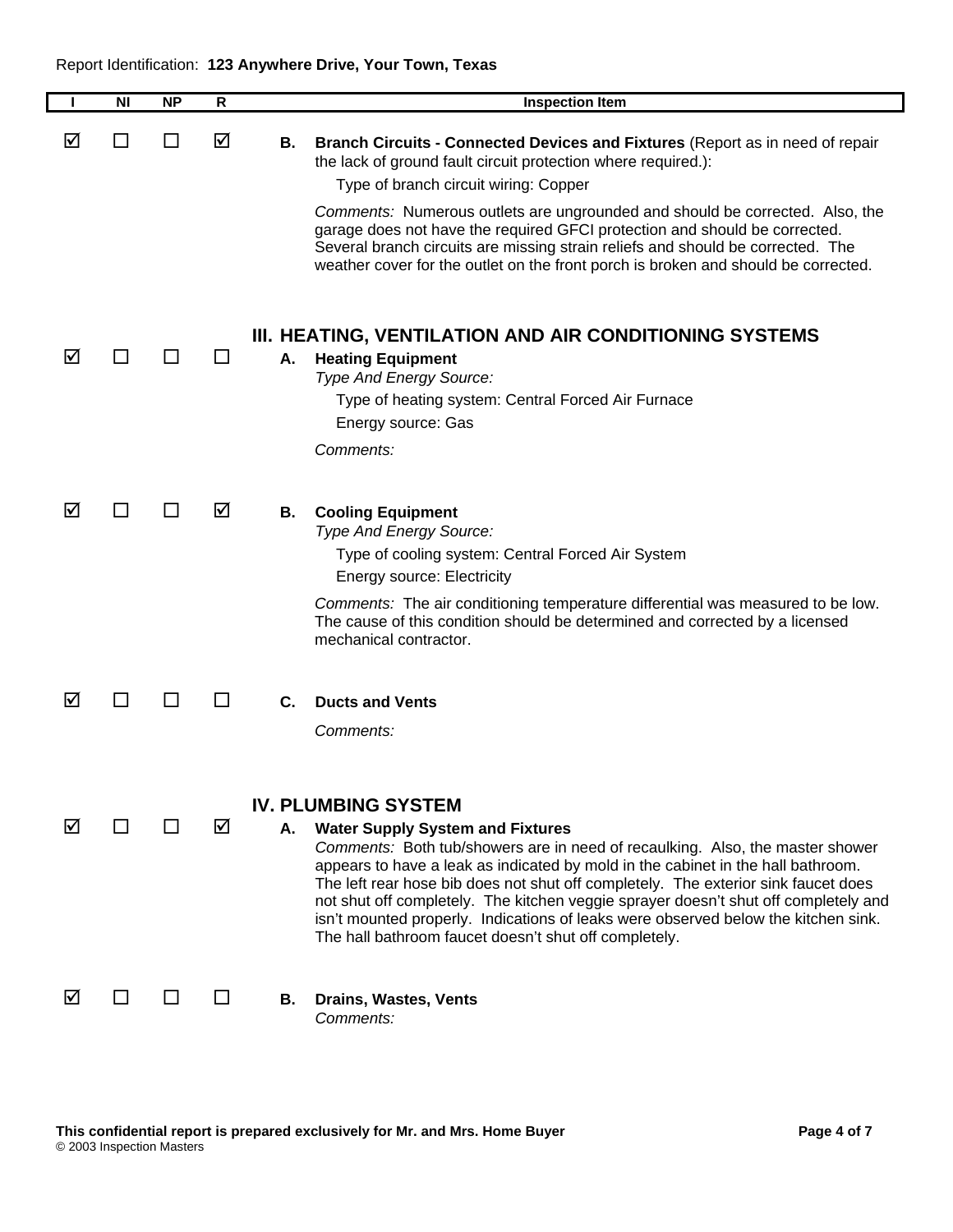|        | N <sub>l</sub> | <b>NP</b>    | $\mathsf{R}$ |    | <b>Inspection Item</b>                                                                                                                                                                                                                                                      |
|--------|----------------|--------------|--------------|----|-----------------------------------------------------------------------------------------------------------------------------------------------------------------------------------------------------------------------------------------------------------------------------|
| ☑      | $\Box$         | $\mathsf{L}$ | ☑            | C. | Water Heating Equipment (Report as in need of repair those conditions specifically<br>listed as recognized hazards by TREC rules.)<br><b>Energy Source:</b><br>Energy source: Gas<br>Comments: A gas leak(s) were detected at the control valve and should be<br>corrected. |
|        | ⊔              | ☑            | ⊔            | D. | <b>Hydro-Therapy Equipment</b><br>Comments:                                                                                                                                                                                                                                 |
| ☑      | □              | ΙI           | $\mathsf{L}$ | A  | <b>V. APPLIANCES</b><br><b>Dishwasher</b><br>Comments:                                                                                                                                                                                                                      |
| ☑      | $\blacksquare$ |              | ☑            | В. | <b>Food Waste Disposer</b><br>Comments: The disposal makes a loud noise when operated and will likely require<br>replacement in the near future. A strain relief should be installed on the incoming<br>service cable.                                                      |
| ☑      | $\Box$         | ΙI           | ☑            | C. | <b>Range Hood</b><br>Comments: The range hood does not vent to the exterior and should be corrected.<br>The light is non-functional.                                                                                                                                        |
| ☑      | □              | П            | $\Box$       | D. | <b>Ranges/Ovens/Cooktops</b><br>Comments:                                                                                                                                                                                                                                   |
|        | $\Box$         | ☑            | $\Box$       | Е. | <b>Microwave Cooking Equipment</b><br>Comments:                                                                                                                                                                                                                             |
| $\Box$ | □              | ☑            | $\Box$       | F. | <b>Trash Compactor</b><br>Comments:                                                                                                                                                                                                                                         |
| ☑      | $\Box$         | $\Box$       | ☑            | G. | <b>Bathroom Exhaust Fans and/or Heaters</b><br>Comments: The hall bathroom heater does not function properly and should be<br>replaced.                                                                                                                                     |
|        | □              | ☑            | □            | Η. | <b>Whole House Vacuum Systems</b><br>Comments:                                                                                                                                                                                                                              |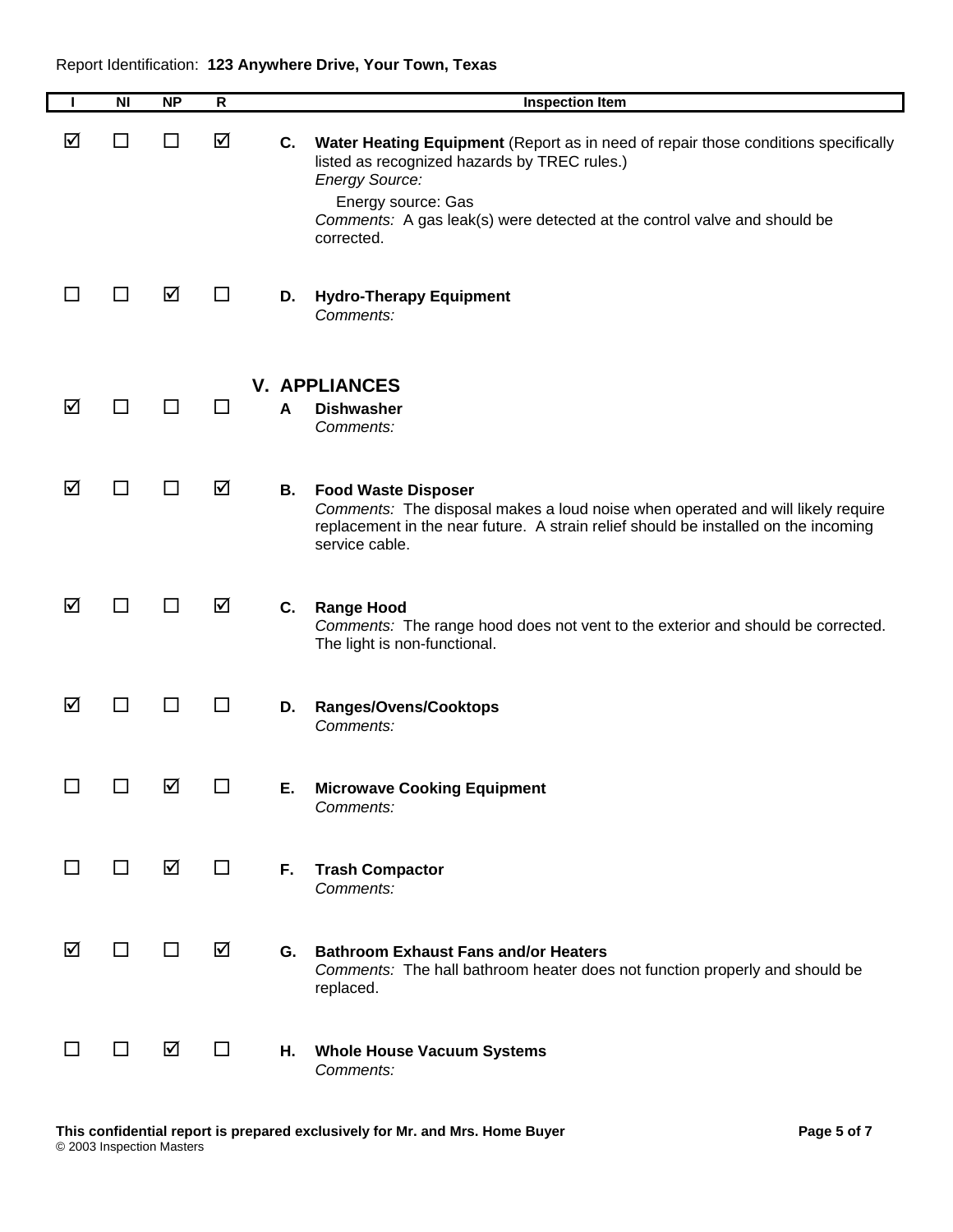| $\mathbf{I}$ | $\overline{\mathsf{N}}$ | NP | $\mathsf{R}$ |    | <b>Inspection Item</b>                                                                                                                                                                    |
|--------------|-------------------------|----|--------------|----|-------------------------------------------------------------------------------------------------------------------------------------------------------------------------------------------|
| ☑            | □                       | □  | ☑            | L. | <b>Garage Door Operators</b><br>Comments: The safety reverse function does not work properly and should be<br>corrected.                                                                  |
| ☑            | $\Box$                  | ΙI | ΙI           | J. | <b>Door Bell and Chimes</b><br>Comments:                                                                                                                                                  |
| ☑            | □                       | □  | ☑            | Κ. | <b>Dryer Vents</b><br>Comments: The connecting hose is damaged and should be replaced.                                                                                                    |
| $\Box$       | ☑                       | П  | ΙI           | А. | <b>VI. OPTIONAL SYSTEMS</b><br><b>Lawn Sprinklers</b><br>Comments:                                                                                                                        |
| □            | ☑                       | П  | ΙI           | В. | <b>Swimming Pools and Equipment</b><br>Comments:                                                                                                                                          |
| $\Box$       | ☑                       | П  | ΙI           | C. | <b>Outbuildings</b><br>Comments:                                                                                                                                                          |
| □            | □                       | ☑  | $\Box$       | D. | <b>Outdoor Cooking Equipment</b><br>Comments:                                                                                                                                             |
| ☑            | $\blacksquare$          | ΙI | ☑            | Ε. | <b>Gas Lines</b><br>Comments: Any gate valves should be changed to ball valves. See comments for<br>individual appliances. A cap/plug should be installed on the gas valve for the dryer. |
|              | $\Box$                  | ☑  | П            | F. | Water Wells (A coliform analysis is recommended.)<br>Comments:                                                                                                                            |
| ΙI           | □                       | ☑  | $\Box$       | G. | <b>Septic Systems</b><br>Comments:                                                                                                                                                        |
| ⊔            | □                       | ☑  | $\Box$       | Η. | <b>Security Systems</b><br>Comments:                                                                                                                                                      |